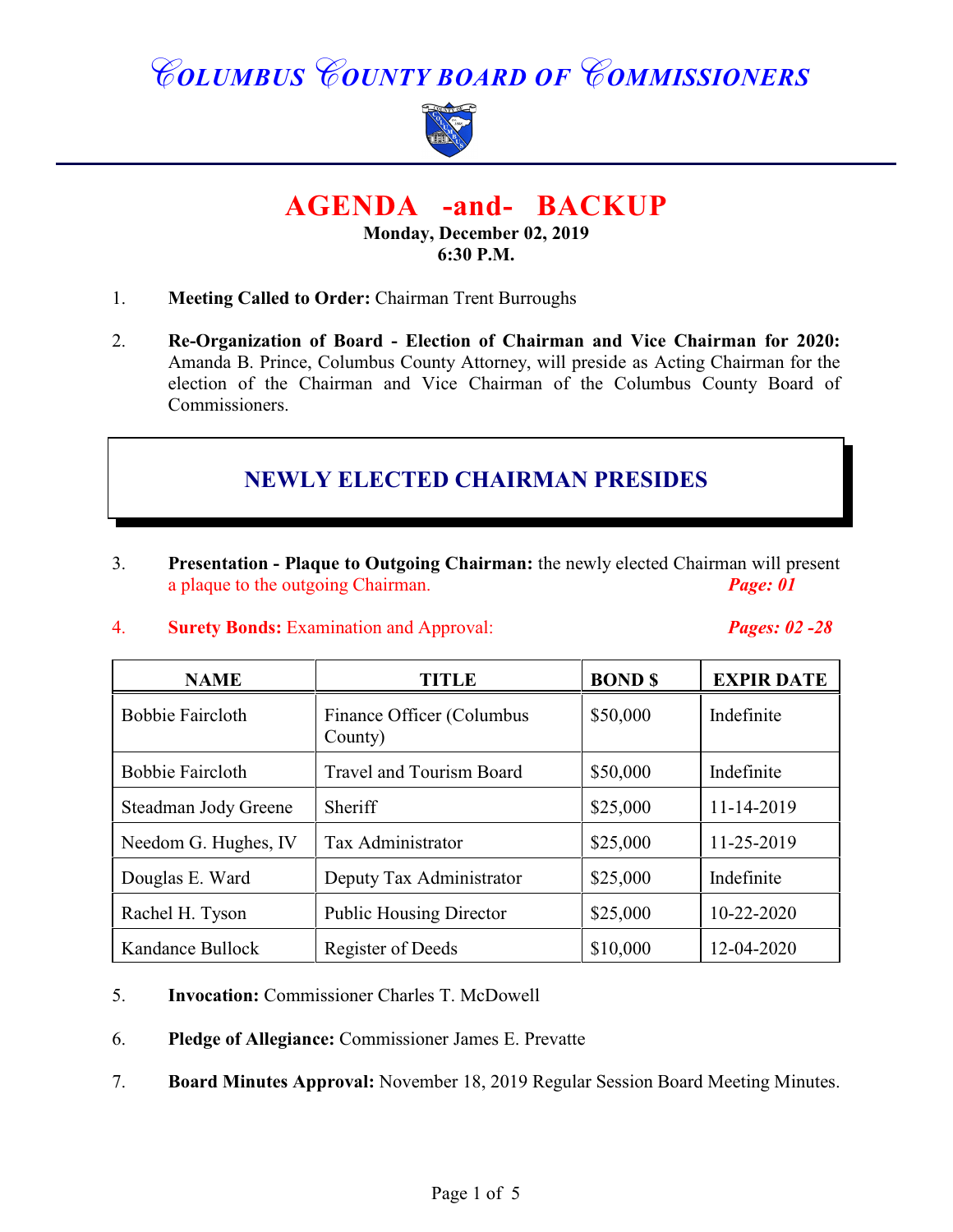- 8. **Presentation Coastal Horizons Community Based Family Services:** Julie Simmons, Program Coordinator, will deliver information relative to the services offered to Columbus County residents. *Pages: 29 - 30* **(Julie Simmons will be present to deliver information and answer any questions the Commissioners may have.)**
- 9. **Social Services Monthly Administrative Update:** Algernon McKenzie, Social Services Director, will deliver a monthly administrative update to the Board. *Pages: 31 - 36* **(Algernon McKenzie will be present to deliver update and answer any questions the Commissioners may have.)**
- 10. **Public Transportation System Safety Program (SSP) for Columbus County Transportation (CCT):** Joy Jacobs, Transportation Director, is requesting Board approval of the System Safety Program. *Pages: 37 - 38* **(Joy Jacobs will be present to explain and answer any questions the Commissioners may have)**
- 11. **Emergency Services - Grant Funding from NC Department of Public Safety:** Kay Worley, Emergency Services Director, is requesting Board approval to receive grant funding from NC Department of Public Safety. *Pages: 39 - 59* **(Kay Worley will be present to explain and answer any questions the Commissioners may have.)**
- 12. **Bolton Fire Department 10% Match to the Assistance Fire Fighters Grant:** Bryant Smith, Chief to Bolton Fire Department, is requesting the County to pay the 10% match to the Assistance Fire Fighters Grant. *Page: 60* **(Bryant Smith will be present to explain and answer any questions the Commissioners may have.)**
- 13. **Emergency Services Motorola Proposal:** Deuce Niven, Chairman of Communications Committee, and Kay Worley, Emergency Services Director, are requesting Board approval to move forward with Motorola Proposal at the November 18, 2019 Meeting.

*Pages: 61 - 62*

**(Deuce Niven and Kay Worley will be present to explain and answer any questions the Commissioners may have.)**

- 14. **Solid Waste Capital Project Ordinance:** Harold Nobles, Solid Waste Director, is requesting Board approval of the Capital Project Ordinance for the Solid Waste Transfer Station Project. *Pages: 63 - 64* **(Harold Nobles will be present to explain and answer any questions the Commissioners may have.)**
- 15. **Soil and Water Conservation Farmland Preservation Plan for Columbus County:** Edward E. Davis, Director, is requesting approval to apply for a grant for a Farmland Preservation Plan for Columbus County. *Pages: 65 - 66* **(Edward Davis will be present to explain and answer any questions the Commissioners may have.)**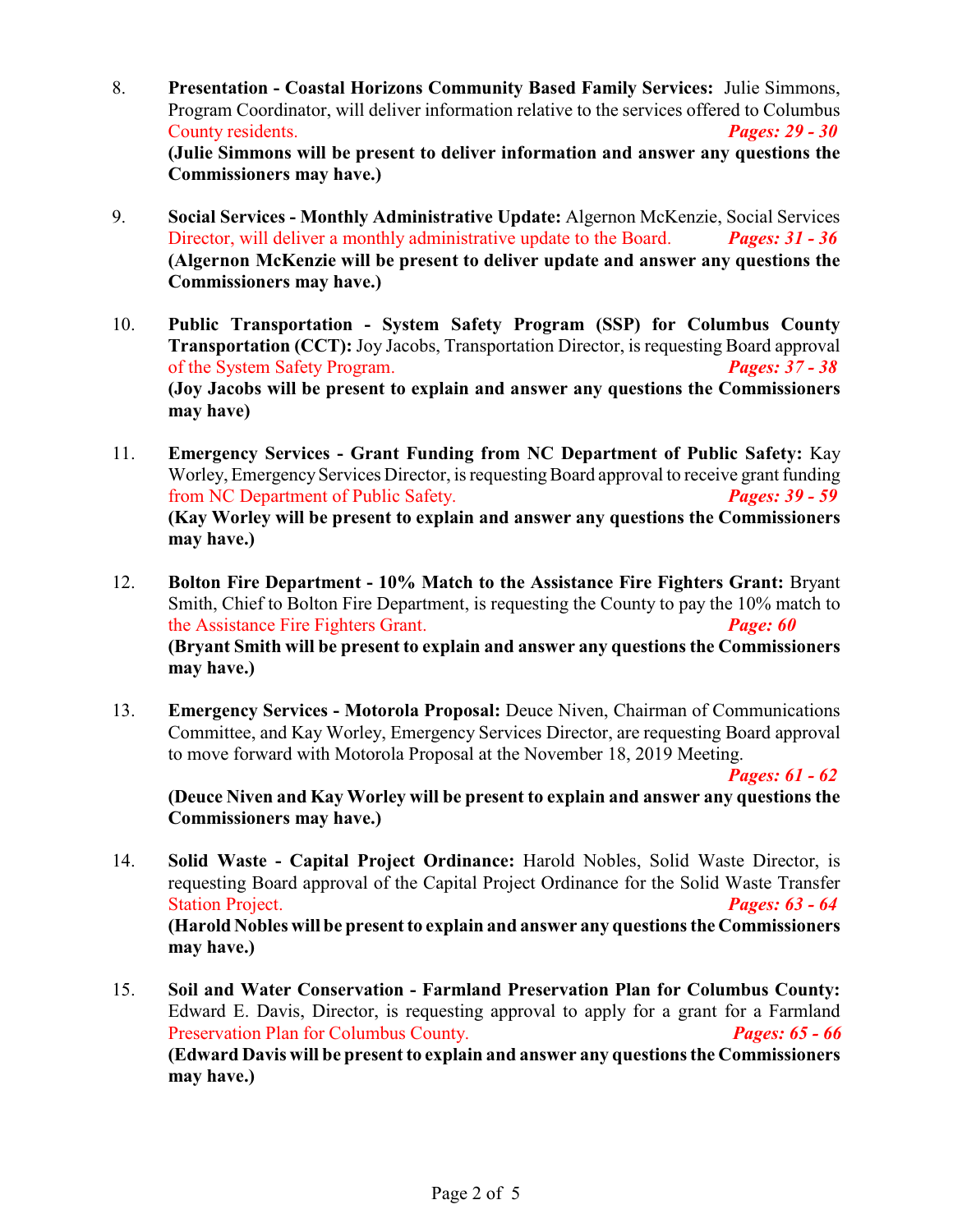16. **Administration - Hurricane Matthew HMGP 4285 Demolition of House:** Mike Stephens, County Manager, is requesting Board approval of the low bid for demolition of property located at 200 Angelo Circle, Whiteville, NC. *Pages: 67 - 69*

**(Mike Stephens will be present to explain and answer any questions the Commissioners may have.)**

- 17. **Finance Resolution and Agreement for Deposit Accounts with BB&T and First Bank:** Bobbie Faircloth, Finance Officer, is requesting Board approval and adoption of the Resolution and Agreement for Deposit Accounts with BB&T and First Bank.*Pages: 69 - 84* **(Bobbie Faircloth will be present to explain and answer any questions the Commissioners may have.)**
- 18. **Notice and Resolution Cancellation of December 16, 2019 Board Meeting, Unless Needed:** Michael H. Stephens, County Manager, is requesting Board approval and adoption of this Notice and Resolution. *Pages: 85 - 86* **(Michael H. Stephens will be present to explain and answer any questions the Commissioners may have.)**
- 19. **Resolution Approval and Adoption of Signatory Resolution by the Columbus County Board of Commissioners:** June B. Hall, Clerk to the Board, is requesting Board approval and adoption of this Resolution. *Pages: 87 - 88* **(June B. Hall will be present to explain and answer any questions the Commissioners may have.)**
- 20. **Governing Body Corrections to June 03, 2019 Minutes:** June B. Hall, Clerk to the Board, is requesting Board approval of the corrections to the June 03, 2019 Regular Session Minutes, Pages 139 - 142. *Pages: 89 - 93* **(June Hall will be present to explain and answer any questions the Commissioners may have.)**
- 21. **Appointments Committee/Boards:** June B. Hall, Clerk to the Board, is requesting the following appointments/re-appointments/replacements be made to the following boards/committees.<br> **Pages: 94 - 95**  $b$ oards/committees.

**(June B. Hall will be present to explain and answer any questions the Commissioners may have.)**

| <b>COMMITTEE</b>         | ZONE/<br>EВ    | PERSON(S)                                                                | <b>EXPIR.</b><br><b>DATE</b>                         |
|--------------------------|----------------|--------------------------------------------------------------------------|------------------------------------------------------|
| <b>Airport Authority</b> | П<br>IV<br>VII | Alex N. Jordan<br>Larry G. Mercer<br>William C. Cox, III<br>Kyle Peacock | 10-20-2019<br>10-20-2019<br>10-20-2019<br>10-20-2019 |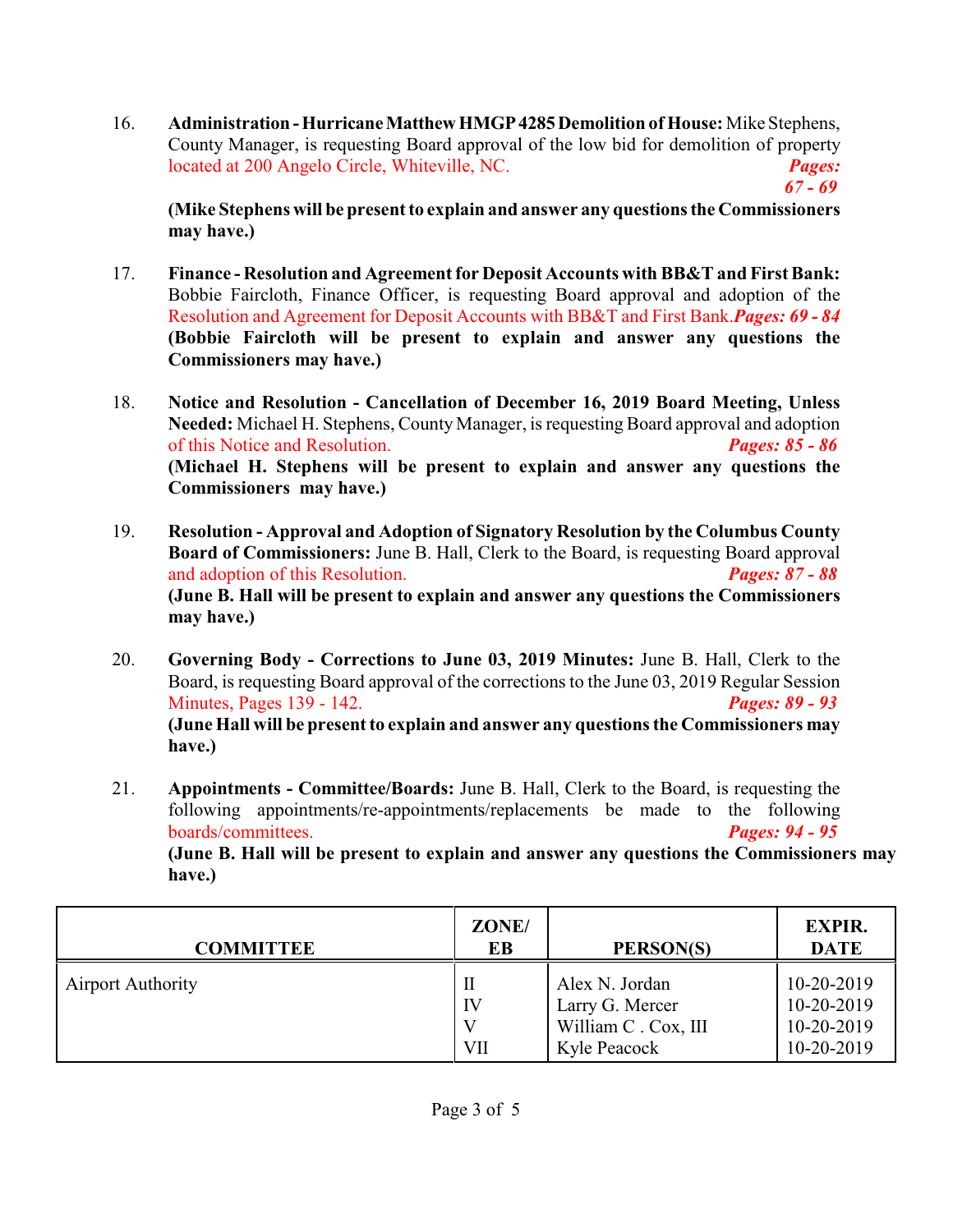| <b>COMMITTEE</b>                                                                                     | ZONE/<br>EB                 | PERSON(S)                                                                                    | <b>EXPIR.</b><br><b>DATE</b>                         |
|------------------------------------------------------------------------------------------------------|-----------------------------|----------------------------------------------------------------------------------------------|------------------------------------------------------|
| <b>Animal Control Advisory Council</b>                                                               | $\mathbf{I}$                | <b>Robert Adams</b>                                                                          | 12-05-2019                                           |
| Board of Adjustments (Columbus County)                                                               | I<br>$\mathbf{I}$           | James Stephens<br>Darren Mills                                                               | 09-30-2019<br>09-30-2019                             |
| Health (Board of)                                                                                    | I<br>VI<br><b>VII</b><br>EB | Franklin Boone<br>Patty Hobbs<br><b>Shane Cartrette</b><br>Dr. Thomas R. Kirby (At<br>Large) | 12-31-2019<br>12-31-2019<br>12-31-2019<br>12-31-2019 |
| Columbus Regional Healthcare System                                                                  | EB                          | Giles E. Byrd<br><b>Trent Burroughs</b>                                                      | 12-2019<br>12-2019                                   |
| <b>EMS Peer Review Committee</b>                                                                     | EB                          | James E. Prevatte<br>P. Edwin Russ                                                           | 12-04-2019<br>12-04-2019                             |
| Fire Peer Review Committee                                                                           | EB                          | Charles T. McDowell<br><b>Ricky Bullard</b>                                                  | 12-04-2019<br>12-04-2019                             |
| <b>Planning Board</b>                                                                                | EB                          | James Sarvis                                                                                 | 08-23-2019                                           |
| Southeastern Community & Family Services, Inc.<br>(Replaces Four-County Community Services,<br>Inc.) | EB                          | Wanda Killens                                                                                | $07 - 21 - 2019$                                     |

#### **RECESS REGULAR SESSION and enter into COMBINATION MEETING of COLUMBUS COUNTY WATER and SEWER DISTRICTS I, II, III, IV and V BOARD MEETING**

#### 22. **Columbus County Water and Sewer Districts I, II, III, IV and V - Approval of Board Meeting Minutes:**

November 18, 2019 **Combination Meeting** of Columbus County Water and Sewer Districts I, II, III, IV and V Board Meeting **(5 sets)**

23. **Columbus County Water and Sewer Districts I, II, III, IV and V - Contract for Water System Extensions and Improvements:** Harold Nobles, Public Utilities Director, is requesting Board approval of the contract with Green Engineering. *Pages: 96 - 97* **(Harold Nobles will be present to explain and answer any questions the Commissioners may have.)**

#### **ADJOURN COMBINATION MEETING of COLUMBUS COUNTY WATER and SEWER DISTRICTS I, II, III, IV and V BOARD MEETING**

#### 24. **Consent Agenda Items:** *Pages: 98 -109*

- A. Budget Amendments; **and Pages:** 98-105
- B. Tax Refunds and Releases **Pages:** 106-109